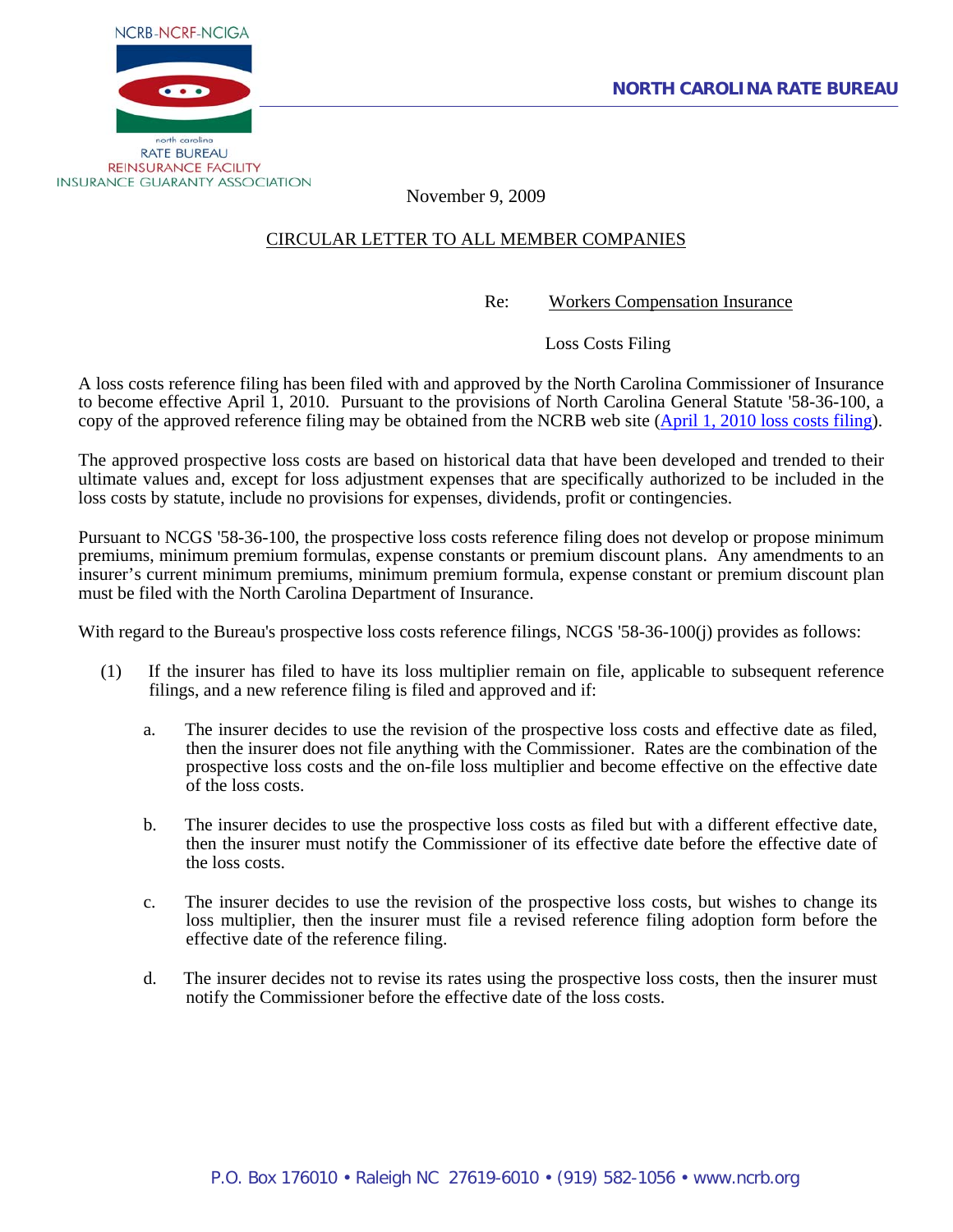- (2) If an insurer has not elected to have its loss multiplier remain on file, applicable to future prospective loss costs reference filings, and a new reference filing is filed and approved, and if:
	- a. The insurer decides to use the prospective loss costs to revise its rates, then the insurer must file a reference filing adoption form, including its effective date.
	- b. The insurer decides not to use the revisions, then the insurer does not file anything with the Commissioner.
	- c. The insurer decides to change its multiplier, then the insurer must file a reference filing adoption form referencing the current approved prospective loss costs, including its effective date and, if applicable, its loss costs modification factor and supporting documentation. The insurer shall not make a change to its loss cost multiplier based on any reference filing other than the current approved reference filing.

Included in Exhibit III of the filing are approved advisory Miscellaneous Values and Retrospective Rating Plan State Special Rating Values. Pursuant to NCGS '58-36-100(l), as a result of the Commissioner's approval of the miscellaneous and Retrospective Rating Plan values, (i) a carrier may elect to implement the values, in which event the carrier need not file anything with the Commissioner; (ii) a carrier may elect to implement the values with a different effective date, in which event the carrier must notify the Commissioner of its effective date before the effective date of the Bureau filing; (iii) a carrier may elect not to implement the values, in which event the carrier must notify the Commissioner before the effective date of the Bureau filing; or (iv) a carrier may elect to implement the values with modifications, in which event the carrier must file the modifications with the Commissioner, must specify the basis for the modifications and must specify the carrier's proposed effective date, if different from the effective date of the Bureau filing.

With regard to the Loss Elimination Ratios shown with the advisory Miscellaneous Values, a carrier should file with the Commissioner its factor(s) to be applied to the approved Loss Elimination Ratios or its own table of deductible percentages. Similarly, with regard to the Retrospective Rating Plan, each carrier should file its factor(s) to be applied to the Excess Loss Pure Premium Factors and Excess Loss and Allocated Expense Pure Premium Factors or file its own tables. It is the Rate Bureau's interpretation of the statute that, if the factors for these tables have previously been filed and approved, or, if filed on or after September 1, 1997 and not disapproved, and, if the factors will not be revised, they may be applied to the April 1, 2010 tables without a new filing with the Commissioner.

Note: The obligations of carriers with respect to use of the prospective loss costs and use of the advisory Miscellaneous Values and Retrospective Rating Plan State Special Rating Values are different. The statutory provisions with regard to use of the approved prospective loss costs and an insurer's loss multiplier are set forth in NCGS '58-36-100, portions of which have been quoted above. With respect to the advisory Miscellaneous Values and Retrospective Rating Plan State Special Rating Values, a carrier is required to implement those values effective April 1, 2010 unless it makes a filing with the Commissioner indicating that it elects to do otherwise, as described above.

As previously stated, except for loss adjustment expenses, the approved prospective loss costs include no provisions for expenses. For your information, the premium tax is currently 2.5% of premium and the insurance regulatory charge is 6.0% of the premium tax for the 2010 calendar year.

The North Carolina Department of Insurance (a) Reference Filing Adoption Form, (b) Summary of Supporting Information Form - Calculation of Company Loss Costs Multiplier and (c) Summary of Supporting Information Form - Expense Provisions Exhibit, which have been developed for insurers to file their loss costs multipliers and/or amend minimum premium formulas, expense constants or premium discount schedules, may be found under ["Loss Costs and Assigned Risk Rates"](http://www.ncrb.org/ncrb/WorkersCompensation/Carrier/LossCostsandAssignedRiskRates/tabid/124/Default.aspx) in the Carrier section of Workers Compensation on the Rate Bureau's web site.

Note: The Reference Filing Adoption Form should be completed to show NCDOI File Number: NCPC-126289369, NCRB Reference Filing Number: September 1, 2009 and NCRB Effective Date: April 1, 2010. Item 7, "Provision for loss based assessments" of the Summary of Supporting Information Form - Calculation of Company Loss Costs Multiplier should be completed to show .000 .